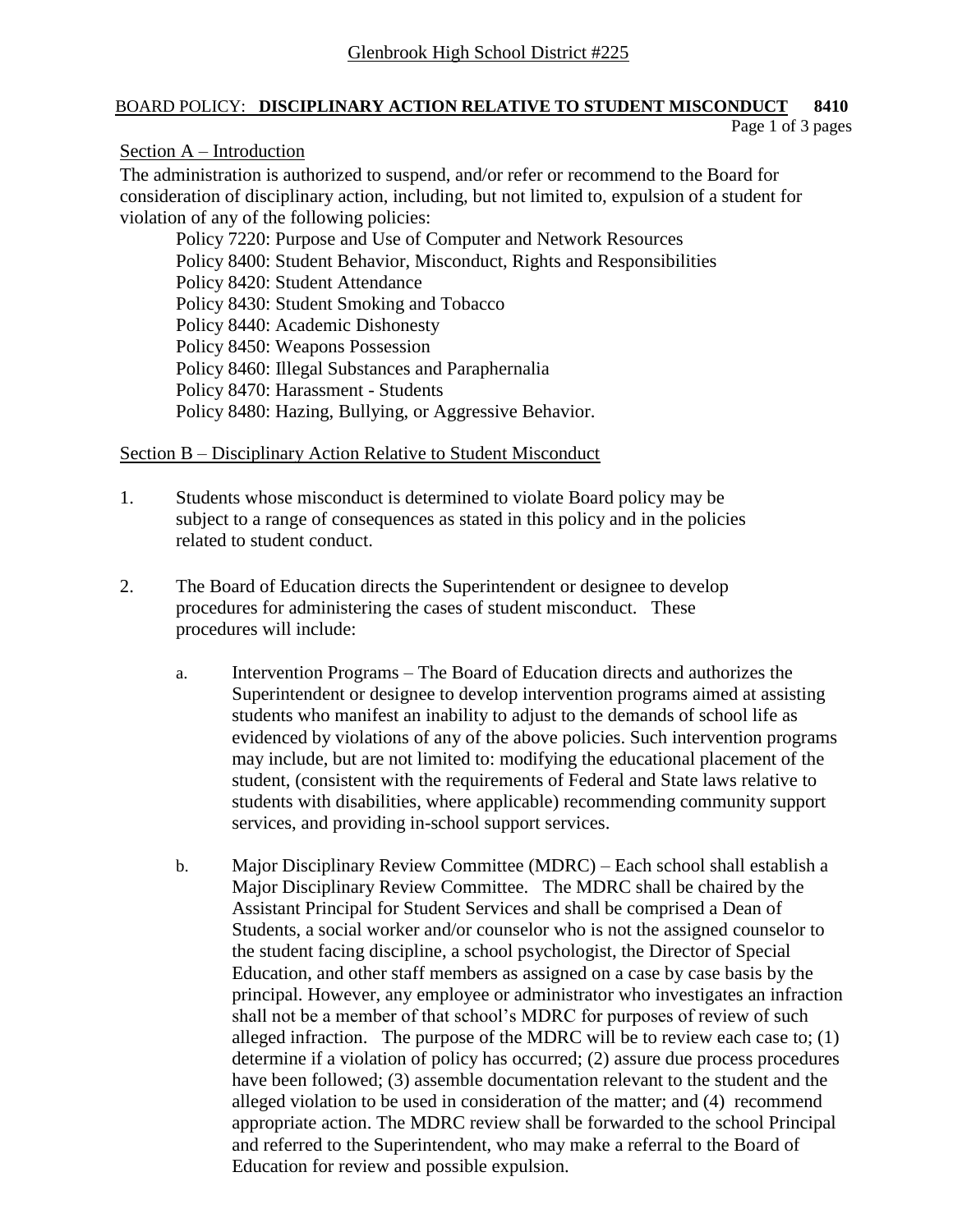#### Section B – Disciplinary Action Relative to Student Misconduct (continued)

- c. Alternative Discipline Plan (ADP) The Board of Education directs and authorizes the Superintendent to cause to be developed an ADP for violations of Section D.2. (second offense) of Policy 8460: Illegal Substances and Paraphernalia.
- d. Suspension Suspension is the removal from school for a period not to exceed 10 school days Due to gross disobedience or misconduct, the Board authorizes the administration to suspend students from school for a period not to exceed 10 school days. Students may also be assigned to an in-school suspension or a Saturday detention at the discretion of the administration. A student who is subject to suspension or expulsion may be eligible for transfer to an alternative school program by the Superintendent or Board of Education as permitted by State law.
- e. Expulsion Expulsion is the removal from school for a period longer than 10 school days. Acts of gross disobedience, egregious conduct, or gross misconduct or repeated violations as enumerated in the policies listed above may result in a referral to the Board of Education for consideration of expulsion. Only the Board can expel a student from school. A student who is subject to suspension or expulsion may be eligible for transfer to an alternative school program by the Superintendent or Board of Education as permitted by State Law.
- f. Review Procedures The Board authorizes the Administration to develop informal and formal review procedures for students who are suspended, and/or may be considered for expulsion from school.
- g. Hearing Procedures Students referred to the Board of Education for review of a student's suspension, or for possible expulsion, will be entitled to a hearing before the Board, or a hearing officer designated by the Board. Unless otherwise directed by the Board, the Superintendent is authorized to engage a hearing officer for the purpose of hearing evidence and providing a written summary of the evidence to the Board for its consideration and final action.
- h. Waiver of Discipline Hearing The Board authorizes the Superintendent to develop a waiver procedure as an option to students and parent(s)/guardian(s) in lieu of a hearing when a major disciplinary infraction may result in a consideration of expulsion and a hearing before the Board of Education or a hearing officer as authorized by Board policies.
- i. No disciplinary action shall be taken against any student where the student's conduct is based totally or in part on the refusal of the student or the student's parent(s)/guardian(s) to administer or consent to the administration of psychotropic or psychostimulant medication to the student.